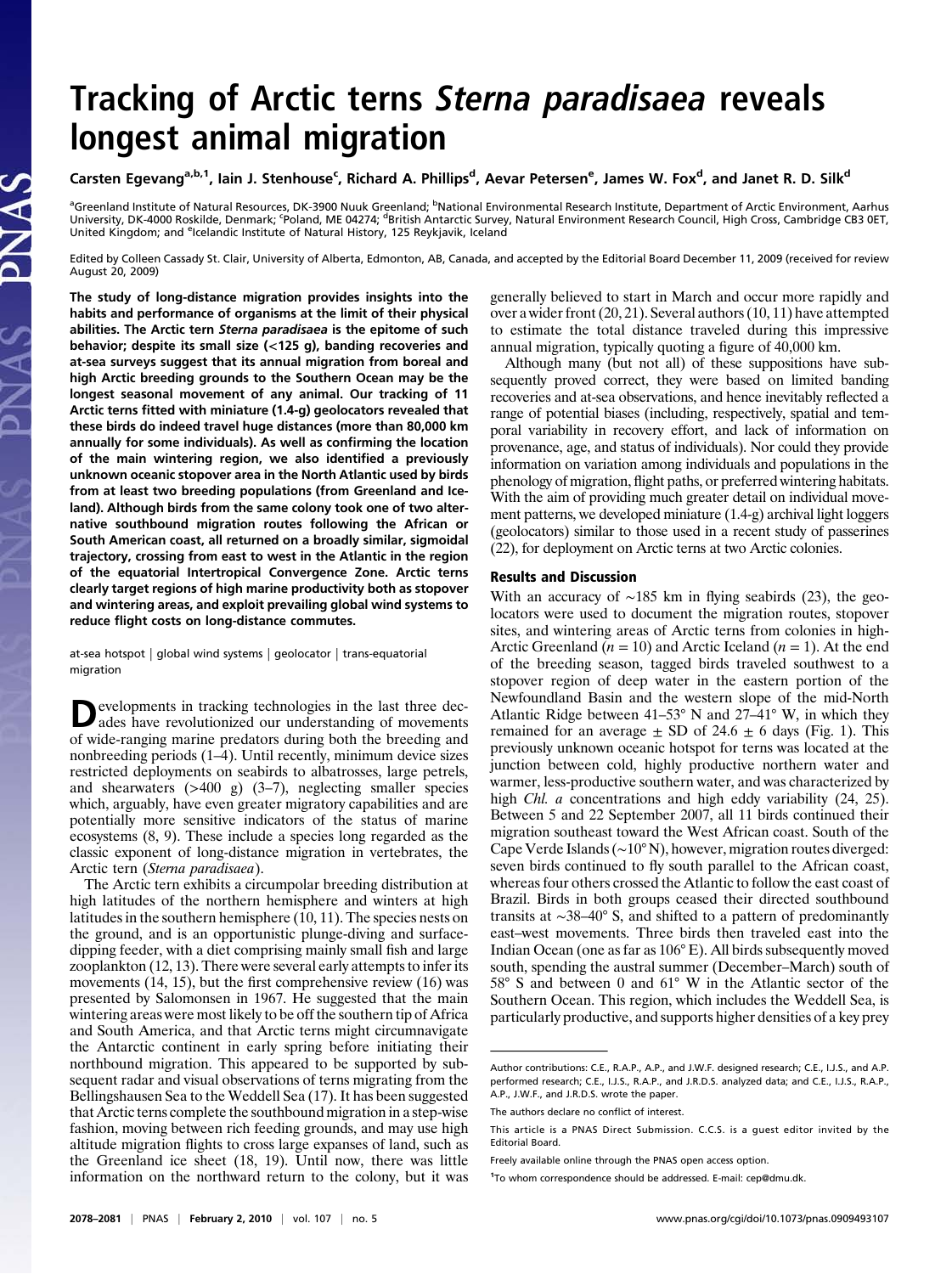

Fig. 1. Interpolated geolocation tracks of 11 Arctic terns tracked from breeding colonies in Greenland ( $n = 10$  birds) and Iceland ( $n = 1$  bird). Green = autumn (postbreeding) migration (August–November), red = winter range (December–March), and yellow = spring (return) migration (April–May). Two southbound migration routes were adopted in the South Atlantic, either (A) West African coast ( $n = 7$  birds) or (B) Brazilian coast. Dotted lines link locations during the equinoxes.

for many seabirds, Antarctic krill (Euphausia superba), than elsewhere in the Southern Ocean (26).

All birds began the return migration to breeding colonies in early–mid April, always traveling over deep water at considerable distance from continental shelf margins, and taking a sigmoidal route, counterclockwise around the South Atlantic and clockwise around the North Atlantic gyres. Upon return in late May to the same general stopover region in the North Atlantic used during the southbound migration, two individuals transited rapidly west through the area, three remained there for 3–6 days before continuing to the north, and the remaining five birds appeared not to pause or deviate from their general course. Thus, there was little indication that the area was particularly important for northbound terns. Although the Arctic tern from Iceland began its outbound and return migration earlier than the Greenlandbreeding birds (Table 1), there was no obvious difference in migration routes between this individual and some of the terns from Greenland. Thus, the emerging pattern for transequatorial migrants is of a high degree of mixing of birds from different breeding populations in wintering areas, as evident in this study and previous ones (5, 7, 27). This contrasts with the dominant strategies of southern hemisphere albatrosses, which, despite a similar capacity for long-distance migration and hence overlap,

nevertheless tend to show a high degree of between-population segregation in nonbreeding distributions (28).

The Greenlandic birds exhibited clear synchrony in timing of migration, all reaching the North Atlantic stopover site, departing the wintering area and crossing the Equator within a few days of each other (Table 1), but there was no indication that they traveled together in the same flocks. Similarly, at-sea observations suggest that flock sizes of migrating terns are typically very small  $(\langle 15 \rangle)$  birds)  $(17)$ , and recent results  $(7)$  from studies of other migrant seabirds also indicate high levels of synchrony in timing of passage through restricted flyways and no evidence of persistent associations between individuals (including members of a pair).

The routes used for both the southbound and northbound migrations showed a high level of congruence with parts of those taken by Manx shearwater (Puffinus puffinus) and Cory's shearwater (Calonectris diomedea), which also winter in the South Atlantic, albeit considerably farther north than Arctic terns (5, 6). It would appear, therefore, that the terns' small size is no handicap to exploiting the prevailing global wind systems (clockwise in the North, and counter clockwise in the South Atlantic), in a similar way to that of shearwaters (27), and confirms similar suggestions made several decades ago for terns (29). The efficiency of tern flight paths is illustrated by the return

Table 1. Phenology of migration stages of Arctic terns from colonies in Greenland ( $n = 10$ ) and Iceland  $(n = 1)$ 

|                                              | Greenland birds ( $n = 10$ ) | Iceland bird $(n = 1)$ |
|----------------------------------------------|------------------------------|------------------------|
| Arrival at North Atlantic stopover site      | 22 Aug (16-27 Aug)           | 16 Aug                 |
| Time spent at North Atlantic stopover site   | 24.6 Days (10-30 days)       | 16 days                |
| Departure from North Atlantic stopover site  | 15 Sep (5-22 Sep)            | 1 Sep                  |
| Arrival in wintering region                  | 24 Nov (25 Oct-30 Nov)       | 5 Nov                  |
| Time spent in wintering region               | 149 Days (139-173 days)      | 151 days               |
| Departure from wintering region              | 16 Apr (12-19 Apr)           | 3 Apr                  |
| Date passing Equator on northbound migration | 3 May (25 Apr-7 May)         | 13 Apr                 |
| Duration of northbound migration             | 40 Days (36-46 days)         | 41 days                |
| Duration of southbound migration             | 93 Days (69-103 days)        | 80 days                |

Arrival and departure dates and durations are given as mean with range in parentheses.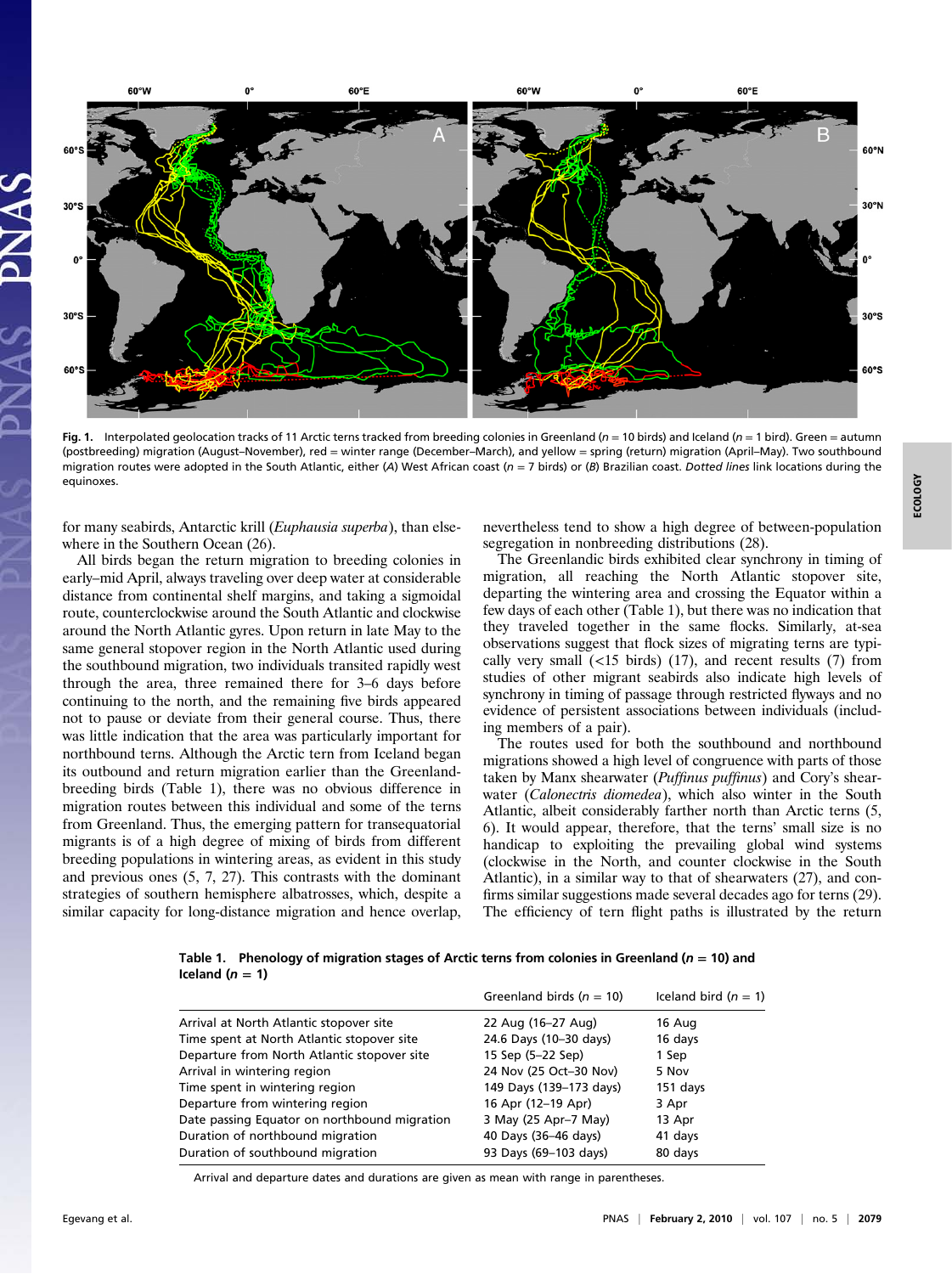#### Table 2. Summary of distances traveled during migration stages of Arctic terns (Greenland and Iceland birds combined,  $n = 11$ )

| <b>Migration segment</b>                          | Distance traveled                                        |  |
|---------------------------------------------------|----------------------------------------------------------|--|
| Total distance traveled on migration              | 70,900 km (59,500-81,600 km)                             |  |
| Distance traveled on southbound migration         | 34,600 km (28,800-38,500 km)                             |  |
| Distance traveled per day on southbound migration | 330 km·day <sup>-1</sup> (280-390 km·day <sup>-1</sup> ) |  |
| Distance traveled on northbound migration         | 25,700 km (21,400-34,900 km)                             |  |
| Distance traveled per day on northbound migration | 520 km day <sup>-1</sup> (390-670 km day <sup>-1</sup> ) |  |
| Distance traveled within winter site              | 10,900 km (2,700-21,600 km)                              |  |

migration from Antarctica to south Greenland (c. 60° N), an average distance of 24,270 km (range 20,070–27,790 km) covered in only 40 days (range 36–46 days), with average travel distances of 520 km·day<sup>-1</sup> (range 390–670 km·day<sup>-1</sup>). As birds seem to have been exploiting favorable winds, travel (ground) speed will be higher than air speed. Nevertheless these flight speeds are of the same order as the maximum range speed  $(9.7 \text{ ms}^{-1})$  calculated from aerodynamics theory, and mean groundspeeds observed using radar (11.3 ms<sup>-1</sup>) (17), which would correspond to 838 and 976 km·day<sup>-1</sup>, respectively, if birds were to fly nonstop (which is, of course, unlikely). Overall, the northbound migration took less than half the time (40 vs. 93 days), despite being three quarters the length (25,700 vs. 34,600 km) of the southbound journey. Indeed, the average annual distance traveled, from departing the breeding site in August to return in late May/early June (i.e., excluding movements within the breeding season) was 70,900 km (range 59,500–81,600 km). This is the longest roundtrip animal migration ever recorded electronically (3, 5, 7). As our estimates of travel distance, and hence speed, were affected by the fractal dimension of the flight path (i.e., the step length for the distance measurements) (30), and by the considerable errors inherent in geolocation (23), they are not directly comparable with previous studies. Nevertheless, the tracked birds were considered to travel nearly twice the total distance generally cited for the annual Arctic tern migration. As Arctic terns can live for more than 30 years (31), the total distance traveled in a lifetime may exceed 2.4 million km, equivalent to approximately three return journeys to the Moon.

Our study demonstrated heterogeneity in migration routes within a population, yet clear migratory connectivity between populations. We confirmed that the main wintering region was the marginal ice zone around Antarctica, which agrees with at-sea observations (ref. 18 and references therein). Given that the highest densities of Arctic terns in the Southern Ocean have been observed in the Weddell Sea (17), and that a very high (likely >50%) proportion of the worlds Arctic terns breed in Greenland and Iceland (13), the wintering areas used by our tracked birds may well be typical of the majority of the North Atlantic population. Thus, the long-term changes in duration and extent of winter sea ice, and declines in abundance of Antarctic krill in this region (26, 32) should be viewed with considerable concern.

### Material and Methods

We fitted miniature archival light loggers (Mk14 geolocators, mass 1.4 g; British Antarctic Survey), attached to plastic leg rings (mass of logger, ring, tape, and cable tie: 2.0 g, ∼1.9% of adult body mass), to 50 breeding Arctic terns in July 2007 at Sand Island (74° 43′ N, 20° 27′ W), Young Sound, Northeast Greenland. An additional 20 geolocators were deployed on Arctic terns at Flatey Island (65° 22′N; 22° 55′W), Breiðafjörður, Iceland, in June 2007. The following season, a minimum of 21 birds equipped with loggers (>42%) were observed at Sand Island, but only 10 loggers (20%) were retrieved. At Flatey Island, four birds were resighted (20%), and one (5%) logger was retrieved. All recaptured birds were in good physical condition

1. Block BA, et al. (2005) Electronic tagging and population structure of Atlantic bluefin tuna. Nature 434:1121–1127.

and no significant difference (t = -1.57,  $P = 0.133$ , df = 18,  $n = 10$ ) could be detected in their body mass between the 2 years (mean  $\pm$  SD in 2007 and 2008: 106.0 g  $\pm$  6.3 and 110.3  $\pm$  6.0, respectively). The average clutch size of breeding pairs in 2008 at Sand Island equipped with loggers was 1.3 ( $\pm$  0.43,  $n = 8$ ), whereas clutch size in control birds the same year was 1.7 ( $\pm$ 0.48,  $n =$ 60). Although poor in power of analysis because of low sample size in the logger group, a one-sided Fisher's exact test indicated no statistical difference ( $P = 0.038$ ) between the two groups. Not all birds observed at colonies in 2008 could be recaptured; some birds were clearly breeding, but the nest could not be located or the targeted bird would not enter the trap; others were likely to be nonbreeders or failed breeders, which are very difficult to capture. In one case (Iceland), the nest of an equipped bird was abandoned after being trampled by domestic sheep before the bird could be trapped.

Although fidelity at the regional level is high in nesting Arctic terns (33), dispersal to neighboring breeding colonies occurs frequently (33–36) and is likely driven by food availability, presence of predators, disturbance, or changing climatic conditions. The only study to apply modern capture– mark–recapture techniques to adult Arctic terns showed a low reencounter probability, ranging from 0.12 to 0.74, depending on colony and year (33).

Ten of the 11 loggers retrieved were downloaded successfully, providing a full year of migration data (July 2007 to July 2008). Six months of migration data were extracted from the remaining logger. Light data were processed following the approach of Phillips et al. (23). Times of sunrise and sunset were calculated from light records and converted to location estimates using TransEdit and BirdTracker (British Antarctic Survey) using thresholds of 10, an angle of elevation of −4.7°, and applying the compensation for movement. Locations were unavailable at periods of the year when birds were at very high latitudes and experiencing 24 h daylight. In addition, only longitudes were available around equinoxes, when day length is similar throughout the world. Overall, after omitting periods with light level interference and periods around equinoxes, the filtered data sets contained between 166 and 242 days of locations for each individual (mean = 207.2 days, SD = 20.58,  $n = 10$ ). The data set contained two daily positions, after fitting points to a smooth line, travel distances were calculated in ArcMap (ESRI) using great circle distances (Table 2). A straight-line path was assumed between the preceding and succeeding valid fix around periods when locations were unavailable (discussed above). The only exceptions were during the autumn migration around the west African coast, where it was assumed that birds did not cross land and the projected route was altered to follow the coast, and for movement north and south to the breeding colonies in Greenland and Iceland from 60° N. As positions obtained from geolocators exhibit a relatively low accuracy, we used a conservative approach when calculating distances and speed, and hence values presented here should be regarded as minimum estimates. Great-circle distances were calculated using the mean of the two daily positions, interpolating between adjacent valid locations across periods when data were unavailable because of proximity to the equinox or light level interference. Stopover sites were identified following the approach of Guilford et al. (6); where latitudinal movements were <0.8° over a 0.5-day period, they smoothed over 3 days.

ACKNOWLEDGMENTS. We thank the SeaWiFS project for providing data on chlorophyll concentrations. Two anonymous referees gave invaluable comments on earlier drafts of the paper. We thank L. M. Rasmussen and M. W. Kristensen for field assistance and Danish Polar Centre, Polog, and Sledge patrol Sirius for logistic assistance. For funding, we thank the Commission for Scientific Research in Greenland (KVUG), Greenland Institute of Natural Resources, and National Environmental Research Institute, Aarhus University.

2. Boustany AM, et al. (2002) Satellite tagging—expanded niche for white sharks. Nature 415:35–36.